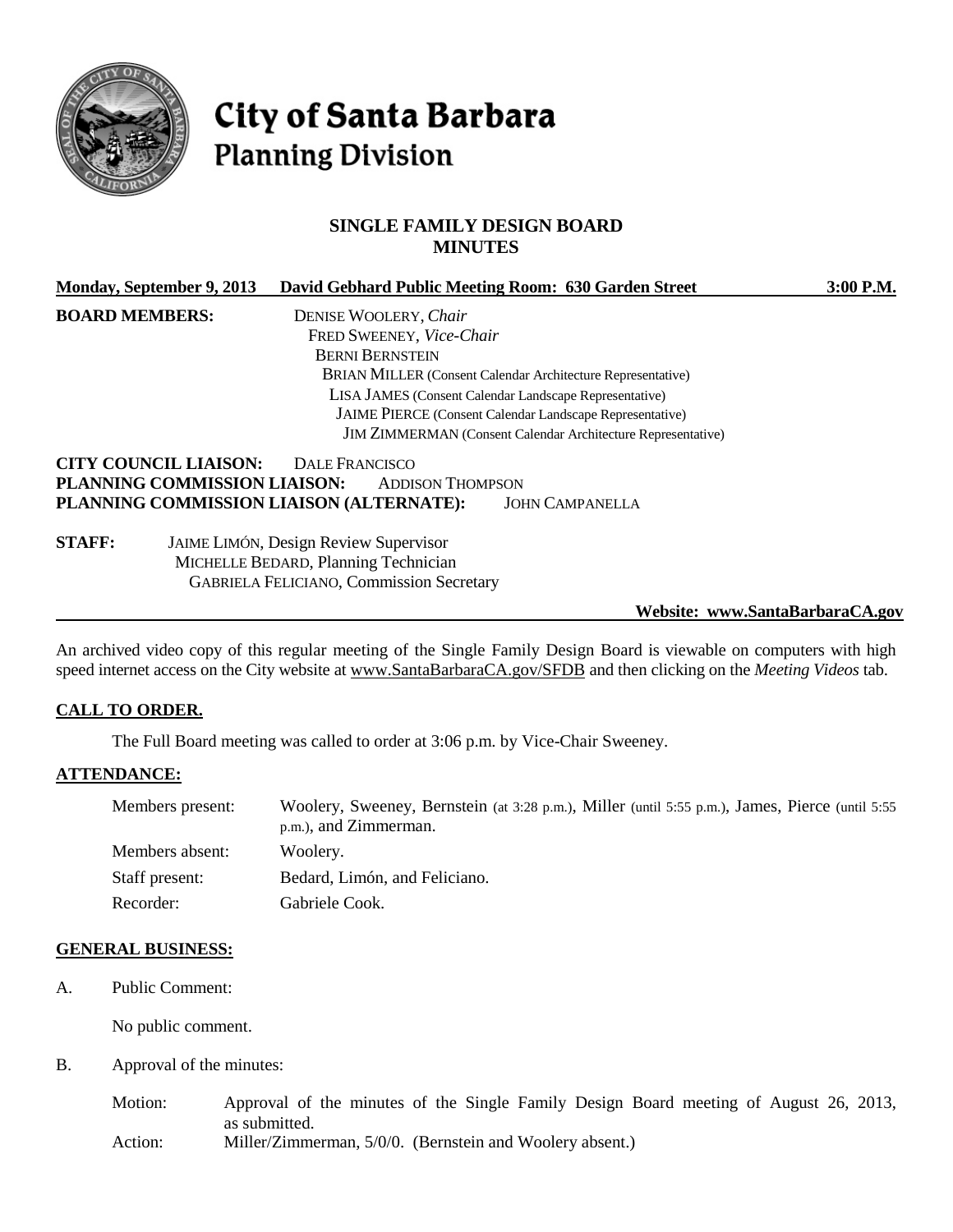### C. Consent Calendars:

| Motion: | Ratify the Consent Calendar of <b>September 3, 2013</b> . The Consent Calendar was reviewed by<br>Brian Miller and Lisa James. |
|---------|--------------------------------------------------------------------------------------------------------------------------------|
| Action: | James/Zimmerman, 5/0/0. Motion carried. (Bernstein and Woolery absent.)                                                        |
| Motion: | Ratify the Consent Calendar of <b>September 9, 2013</b> . The Consent Calendar was reviewed by<br>Brian Miller and Lisa James. |
| Action: | James/Miller, 5/0/0. Motion carried. (Bernstein and Woolery absent.)                                                           |

- D. Announcements, requests by applicants for continuances and withdrawals, future agenda items, and appeals.
	- 1. Ms. Bedard made the following announcements:
		- a) Board member Woolery will be absent from the meeting.
		- b) Board member Bernstein will be late and will step down from Item 2, 2345 Edgewater Way.
		- c) Item B, 1291 W. Mountain Dr., of today's Consent agenda has been referred to today's full Board hearing to be reviewed concurrently with the revised project of the same address.
	- 2. Mr. Limón announced that staff is considering making changes to the quorum requirements, as specified in the Santa Barbara Municipal Code (SBMC) Section §22.69.010.C, in order to be consistent with the requirements for the Architectural Review Board (ABR) as outlined in Section §22.68.010.C. The proposed changes will reduce the quorum requirement to one licensed architect, rather than the currently required two licensed architects. A discussion item will be agendized in the near future.
	- 3. Board members Miller and Pierce announced they would be stepping down on Item 5, 3435 Marina Drive.
- E. Subcommittee Reports.

No subcommittee reports.

# **DISCUSSION ITEM**

# **1. AMERICAN INSTITUTE OF ARCHITECTS - URBAN LIVING SANTA BARBARA**

**(3:10)** Presenter: Christopher Manson-Hing, AIA SB Chapter President Elect (The 2013 AIA ArchitecTours, entitled "Urban Living Santa Barbara," will take place on October 5, and is a walking tour in the downtown of the City with its Housing and Living Amenities. For more information visit: [www.aiasb.com/architecTours2013.cfm.](http://www.aiasb.com/architecTours2013.cfm))

Actual time: 3:16 p.m.

Present: Christopher Manson-Hing, AIA Representative

A letter of expressed concerns was received from Paula Westbury.

#### **Discussion held.**

(Bernstein and Woolery absent.)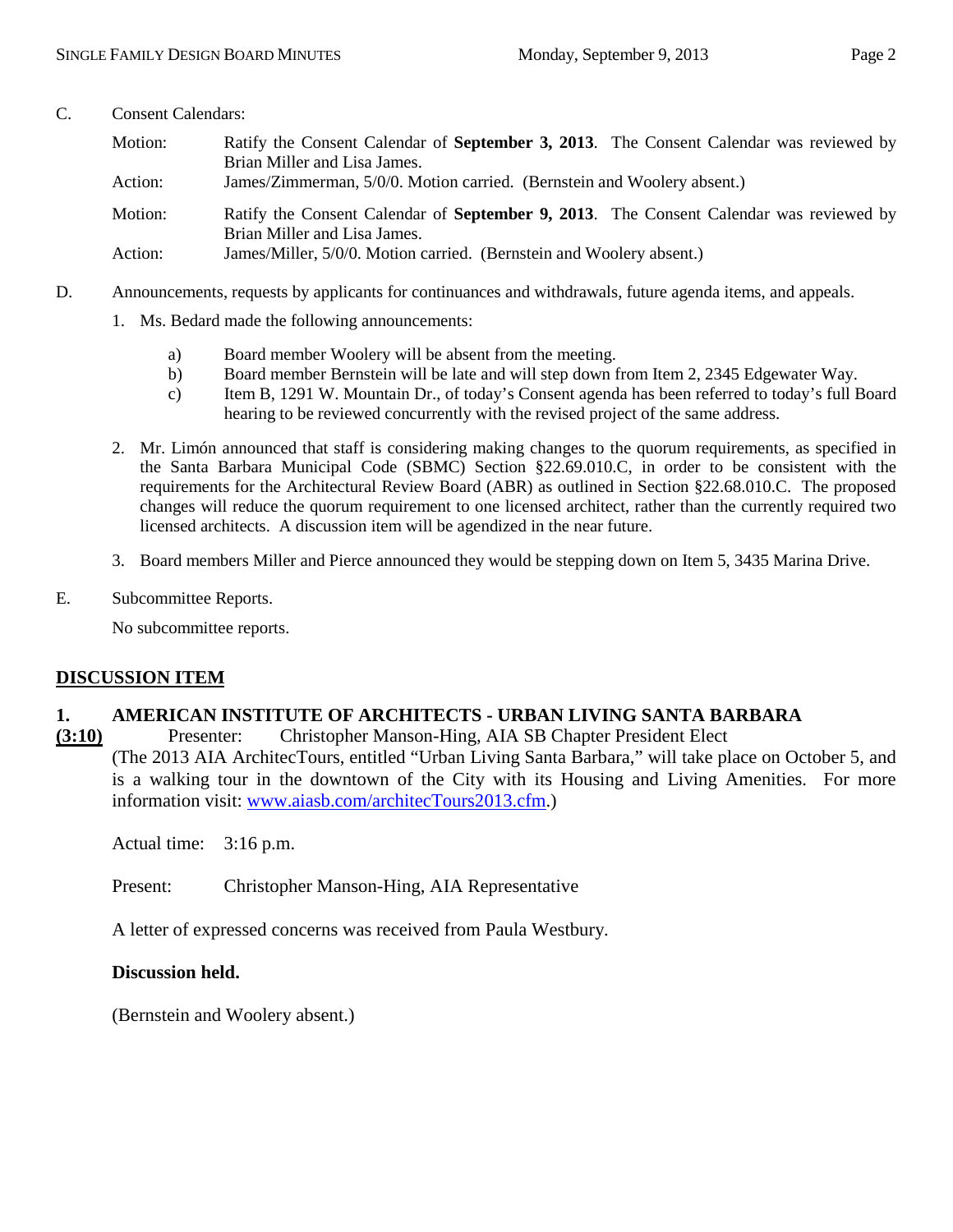# **CONCEPT REVIEW - NEW ITEM: PUBLIC HEARING**

**2. 2345 EDGEWATER WAY E-3/SD-3 Zone**<br> **<u>(3:30)</u> Assessor's Parcel Number: 041-350-001 (3:30)** Assessor's Parcel Number: 041-350-001 Application Number: MST2013-00341 Owner: Michal Smulski Architect: James Zimmerman

(Proposal to demolish the existing, two-story, 2,171 square foot, single-family residence, and construct a two-story, 2,816 square foot, single-family residence, including an attached, 420 square foot, two-car garage. The project includes the removal of two existing palm trees, new site walls and fencing, a new pool and spa, new hardscape and site landscaping. The proposed total of 2,816 square feet, located on a 25,265 square foot lot in the Hillside Design District and in the appealable jurisdiction of the Coastal Zone, is 60% of the guideline floor-to-lot area ratio (FAR). The project includes Planning Commission review for a Coastal Development Permit.)

### **(Comments only; project requires environmental assessment and Planning Commission review of a Coastal Development Permit.)**

Actual time: 3:29 p.m.

The Board recessed from 3:33 p.m. to 3:39 p.m.

Vice-Chair Sweeney read a statement regarding sole proprietorships exceptions and Board member presentations.

Present: Jim Zimmerman, Architect Chris Gilliland, Landscape Architect

Public comment opened at 4:08 p.m.

- 1) Bernie Bernstein, opposition; expressed concerns regarding neighborhood compatibility, size, bulk and scale. She asked that the Board apply the NPO guidelines to this project, as the proposed Spanish architectural style will set a precedent for the neighborhood.
- 2) Elizabeth Wolfson, opposition; expressed concerns regarding neighborhood compatibility, in particular the tower height.
- 3) Madeleine Bear, opposition; expressed concerns regarding neighborhood compatibility. Read comments from Claire Bacher into the record.
- 4) Sally Witnov, support; expressed concerns regarding the home's closeness to the street, the proposed eight foot wall, and the overall boldness of the proposal.
- 5) Ms. Bedard acknowledged a telephone call received from Wanda Staberos, who expressed concerns regarding neighborhood compatibility.

Letters of expressed concerns were received from Claire Bacher, Natalie Selub, Janet Koed, Maureen McFadden, Kymberlee Ruff, Cathie McCammon, David Bacher, Yeoj Aromas, Drew Dyer, Berni Bernstein, Pam Brandon, Irene Stanley, Betsy Cramer, and Paula Westbury.

Public comment closed at 4:24 p.m.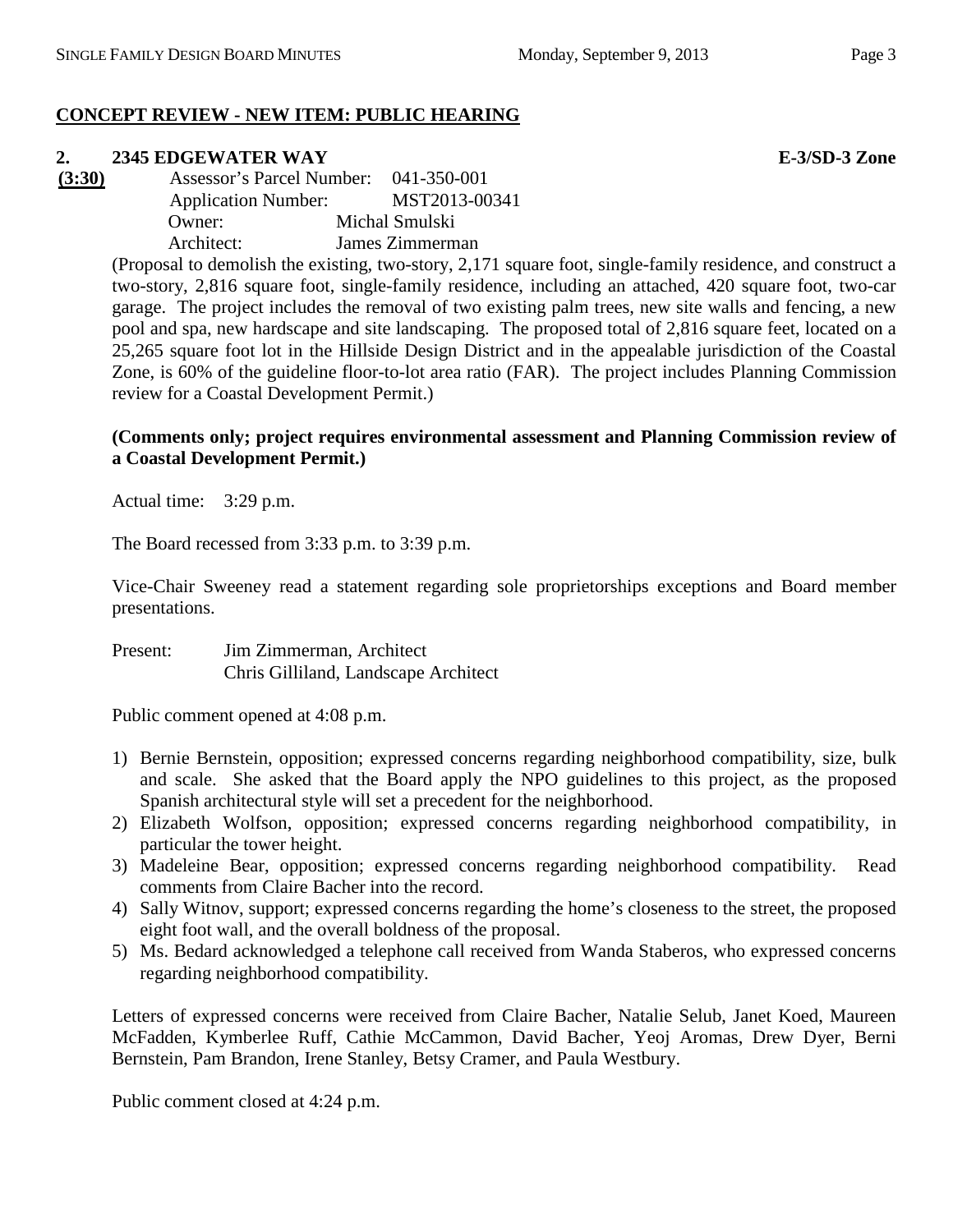# **Motion: Continued indefinitely to the Full Board with comments:**

- 1) The Board appreciates the design; however, suggests the following items of study:
- 2) Study lowering the height of the wall along the interior property adjacent to the public beach access.
- 3) Study the tower element with the suggestion to either eliminate it or revise the design and reduce the height.
- 4) Study manipulating plate heights, possibly a 7-foot plate height going into a higher plate height. Moody Sisters was suggested as a design reference.
- 5) Study methods to reduce the overall size and mass as viewed from the public street. Suggestions included:
	- a. Providing an increased setback from the street;
	- b. Recessing the second floor;
- 6) Revising entry design to the court yard to be neighborhood friendly, and recessing the court yard entry wall from the proposed residence.
- 7) Provide two renderings of the front elevation; one of the elevation itself and the other to include plants at mature growth.
- 8) Include more evergreen trees to increase neighborhood compatibility.
- Action: Miller/James, 4/0/0. Motion carried. (Bernstein and Zimmerman stepped down, Woolery absent).

# **CONCEPT REVIEW - NEW ITEM: PUBLIC HEARING**

# **3. 1816 CLEVELAND AVE R-2 Zone**

**(4:00)** Assessor's Parcel Number: 027-061-010 Application Number: MST2013-00344 Owner: Gordon Family Survivors Trust Architect: Peter Walk Hunt

> (Proposal to permit the 'as-built' 64 square foot entry porch addition, an 'as-built' 95 square foot underfloor utility room addition, a remodel and addition to the existing two-car carport, and permit the 'asbuilt' approximately 342 square foot, uncovered, deck, located above the carport. The proposed total of 1,283 square feet, located on a 5,050 square foot lot in the Hillside Design District, is 53% of the guideline floor-to-lot area ratio (FAR). The proposal includes Staff Hearing Officer review for a requested zoning modification. The project will address violations identified in ENF2013-00555.)

# **(Concept review. Comments only; project requires environmental assessment and Staff Hearing Officer review for requested zoning modifications.)**

Actual time: 4:59 p.m.

Present: Peter Hunt, Architect

Public comment opened at 5:19 p.m. As no one wished to speak, public comment was closed.

# **Motion: Continued indefinitely to the Staff Hearing Officer and to return to the Consent Calendar with comments:**

- 1) The proposed modification is aesthetically appropriate and does not pose consistency issues with the Single Family Design Guidelines.
- 2) The alteration to the roof form is acceptable.
- 3) Replace the bamboo railing with standard wood construction railing to match existing.
- Action: Bernstein/Pierce, 6/0/0. Motion carried. (Woolery absent).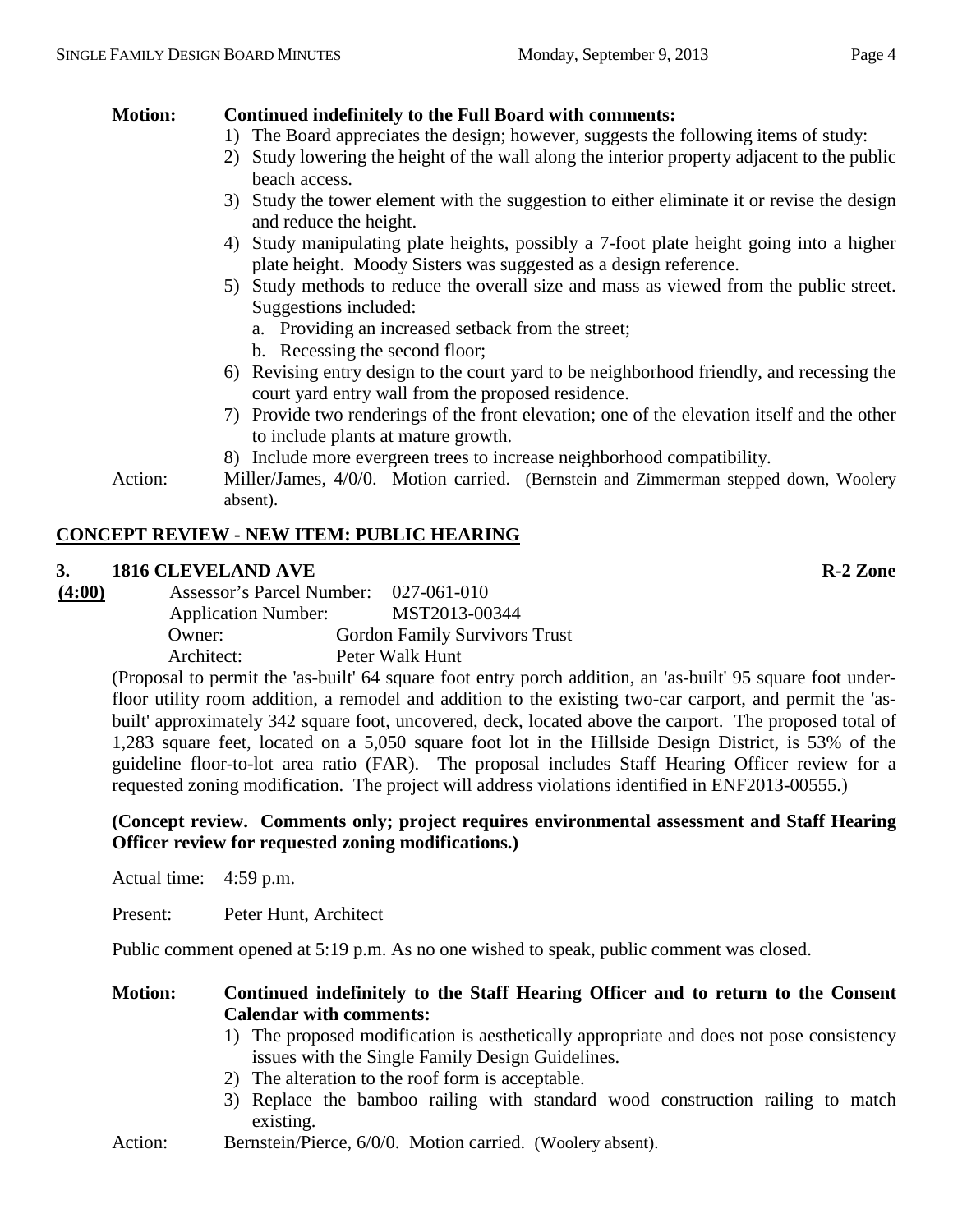# **REVIEW AFTER FINAL**

#### **4. 1291 W MOUNTAIN DR A-1 Zone**

**(4:20)** Assessor's Parcel Number: 021-050-037 Application Number: MST2012-00030 Owner: Allison Armour Revocable Living Trust Architect: Blackbird Architects

(Proposal to construct a new 2,499 square foot, one-story, single-family residence and an attached 635 square foot two-car garage located on a 3-acre lot in the Hillside Design District. The proposal includes 642 cubic yards of cut and 633 cubic yards of fill. Construction of a detached 500 square foot accessory workshop structure and a 390 square foot open barn is also proposed. The proposed total of 4,024 square feet is 66% of the maximum floor-to-lot area ratio (FAR) guideline.)

#### **(Review After Final to add 242 square feet to east side of residence, and add one sliding door.)**

Actual time: 5:30 p.m.

Present: Allison Armour and Jonathan Bryce, Owners

Public comment opened at 5:38 p.m. As no one wished to speak, public comment was closed.

**Motion: Approval of Review After Final as submitted.**  Action: Pierce/Miller, 6/0/0. Motion carried. (Woolery absent).

# **NEW ITEM – REFERRED FROM CONSENT**

#### **1291 W MOUNTAIN DR A-1 Zone**

| Assessor's Parcel Number:  | 021-050-037                           |
|----------------------------|---------------------------------------|
| <b>Application Number:</b> | MST2013-00357                         |
| Owner:                     | Allison Armour Revocable Living Trust |
| Applicant:                 | Myles Steimle                         |
| Engineer:                  | Pool Engineering, Inc.                |

(Proposal to construct a new in ground pool and spa to total 585 square feet in area located on a 3.04 acre lot in the Hillside Design District. The proposal includes a new, 5-foot tall, black, vinyl-coated, chain-link security perimeter fence and gate, new pool equipment, and approximately 50 cubic yards of grading. There is an active building permit (BLD2012-00857) to construct a new single-family residence, detached garage, detached accessory structure, and barn.)

#### **(Action may be taken if sufficient information is provided.)**

# **This item was reviewed in conjunction with Item 4 on the Full Board agenda.**

Actual time: 5:30 p.m.

Present: Allison Armour and Jonathan Bryce, Owners

Public comment opened at 5:38 p.m. As no one wished to speak, public comment was closed.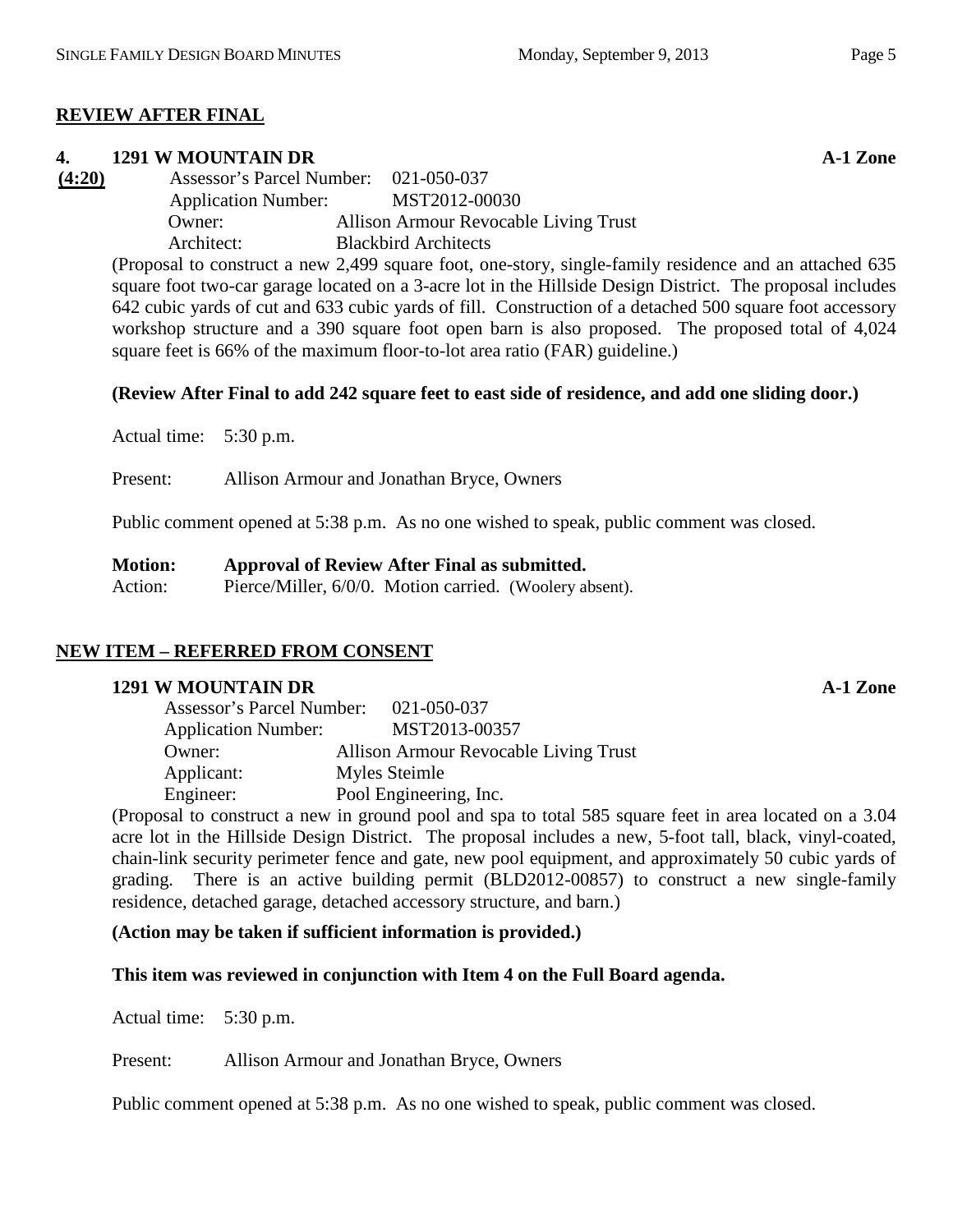# **Motion: Continued indefinitely back to the Consent Calendar with the following comments:**

- 1) Provide details for pool equipment and retaining wall (equipment screening).
	- 2) Include a site section through the pool with all appropriate labeling.
	- 3) Clearly denote on the plans the locations of hardscape (i.e., walkways and decking) and landscaping around the pool and the relationship between the residence and the pool.
	- 4) Clearly denote the species, size, critical root zone, and location of the existing tree, and the distance between the tree and the proposed pool.
	- 5) Show the fencing and security gate location; provide details and description.

Action: Pierce/Bernstein, 6/0/0. Motion carried. (Woolery absent).

# **\*\* THE BOARD RECESSED FROM 5:50 P.M. TO 5:53 P.M. \*\***

#### **SFDB-CONCEPT REVIEW (CONT.)**

# **5. 3435 MARINA DR A-1/SD-3 Zone**

**(4:40)** Assessor's Parcel Number: 047-022-005 Application Number: MST2013-00281 Owner: Charles Rudd Architect: Paul Zink

(Proposal to construct a new, two-story, 4,760 square foot, single-family residence, and a 600 square foot three-car garage, located on a vacant 1.12 acre lot in the Hillside Design District and within the appealable jurisdiction of the Coastal Zone. The proposal includes, new site walls and gates, new site landscaping and hardscape, a new pool, and 400 cubic yards of site grading to be balanced on site. The proposed 5,360 square feet residence is 106% of the guideline floor-to-lot area ratio (FAR). The project includes Planning Commission review for a Coastal Development Permit.)

# **(Second Concept Review. Comments only; project requires environmental assessment and Planning Commission review for a Coastal Development Permit.)**

Actual time: 5:50 p.m.

Present: Paul Zink, Architect Chris Gilliland, Landscape Architect

Public comment opened at 6:05 p.m.

- 1) Kitch Wilson, opposition; expressed concerns regarding the proposed project and resulting obstructions of the public view corridor (horse path); opposed to the second story and the 5-foot concrete wall around the property.
- 2) Susan Zalon, opposition; expressed concerns regarding neighborhood compatibility, preservation of public views, landscaping, size, bulk and scale. Opposed to height of the gate in front of the house.
- 3) Ronald Green, opposition; expressed concerns regarding the preservation of public views, the roof height, neighborhood compatibility, FAR, and size, bulk and scale.
- 4) Michael Moore, opposition; agrees with previous three speakers. Expressed concerns regarding the finished floor height being too high, and is against the residence being a two-story home. Believes the ridge height of the roof should be 16-18 feet. Expressed further concerns regarding neighborhood compatibility and the FAR being too high.
- 5) Donald Santee, opposition; expressed concerns regarding neighborhood compatibility, preservation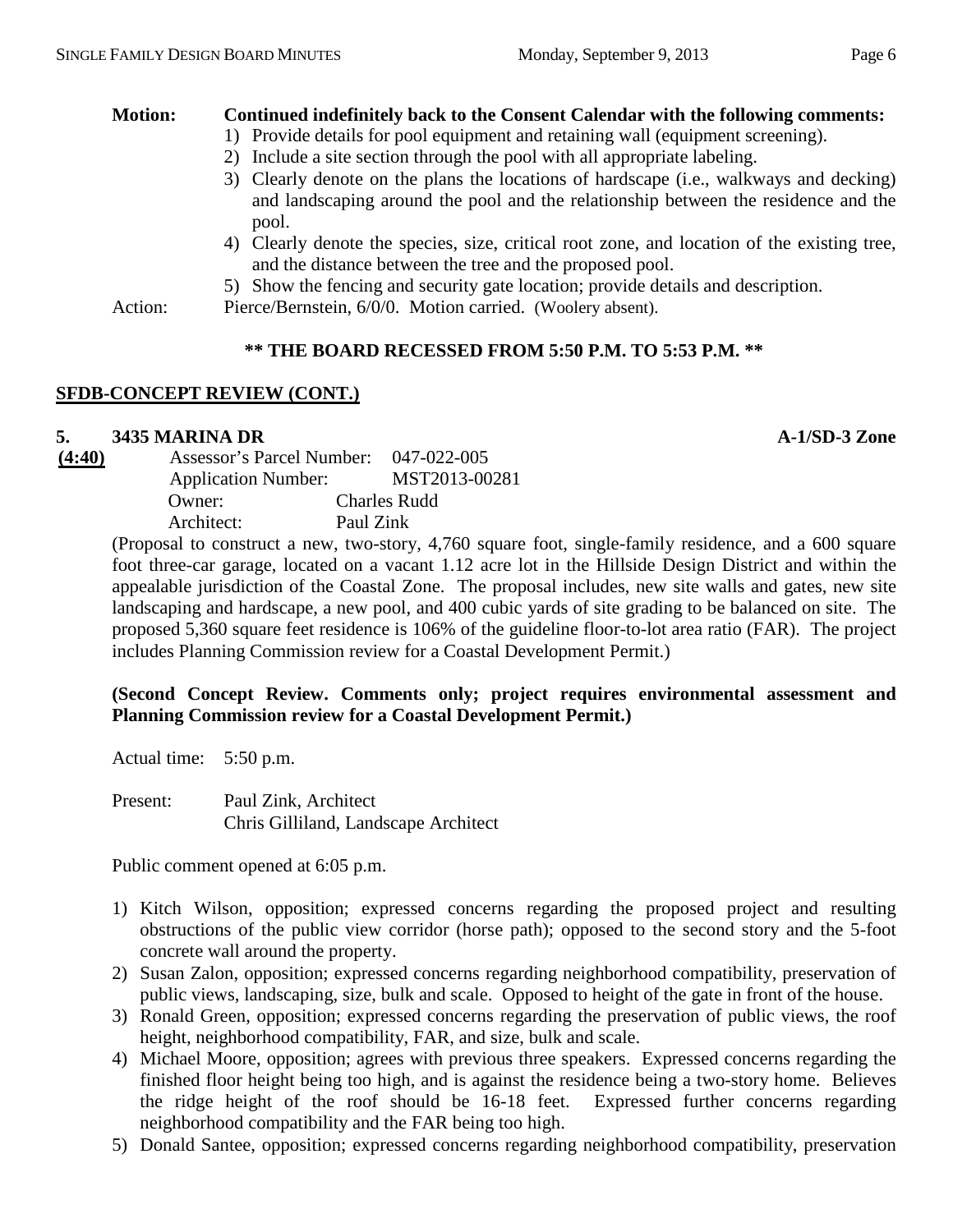of public views, the FAR, and the western line vegetation. Property walls and fences and trees should be low enough not to block views and corridors.

- 6) Ms. Bedard acknowledged receipt of a letter from Sandy Schoolfield expressing appreciation that the wood fence has been changed to a metal one, the outside staircase to the second story has been removed, and the size of the second story has been reduced.
- 7) Ms. Bedard acknowledged receipt of an email from Pam and Russ Strobel, property owners of the adjacent parcel at 3455 Marina Dr., expressing support for the project.

A letter of expressed concerns was received from Paula Westbury.

Public comment closed at 6:20 p.m.

# **Motion: Continued indefinitely to the Full Board with comments:**

- 1) The Board appreciates the changes presented, including the removal of the exterior staircase and the reduction in size of the second floor deck.
- 2) The current proposal at 103% FAR is too large. Provide a reduction in the total square footage. The FAR does not necessarily need to be at 85%, but should move closer to that direction.
- 3) Study the shape of the house to address its size, bulk, and scale.
- 4) Study the placement of the building on the lot, the placement, size, and mass of a proposed second story, and the proposed residence in relation to the proposed site landscaping.
- 5) Study a different approach to the motor court; study materials and designs to be compatible with the neighborhood; discussion included a reduction in height.
- 6) Provide elevations of the entry gate and walls; study proportions in relationship to the proposed building and from the street.
- Action: Bernstein/James, 4/0/0. Motion carried. (Miller/Pierce stepped down. Woolery absent).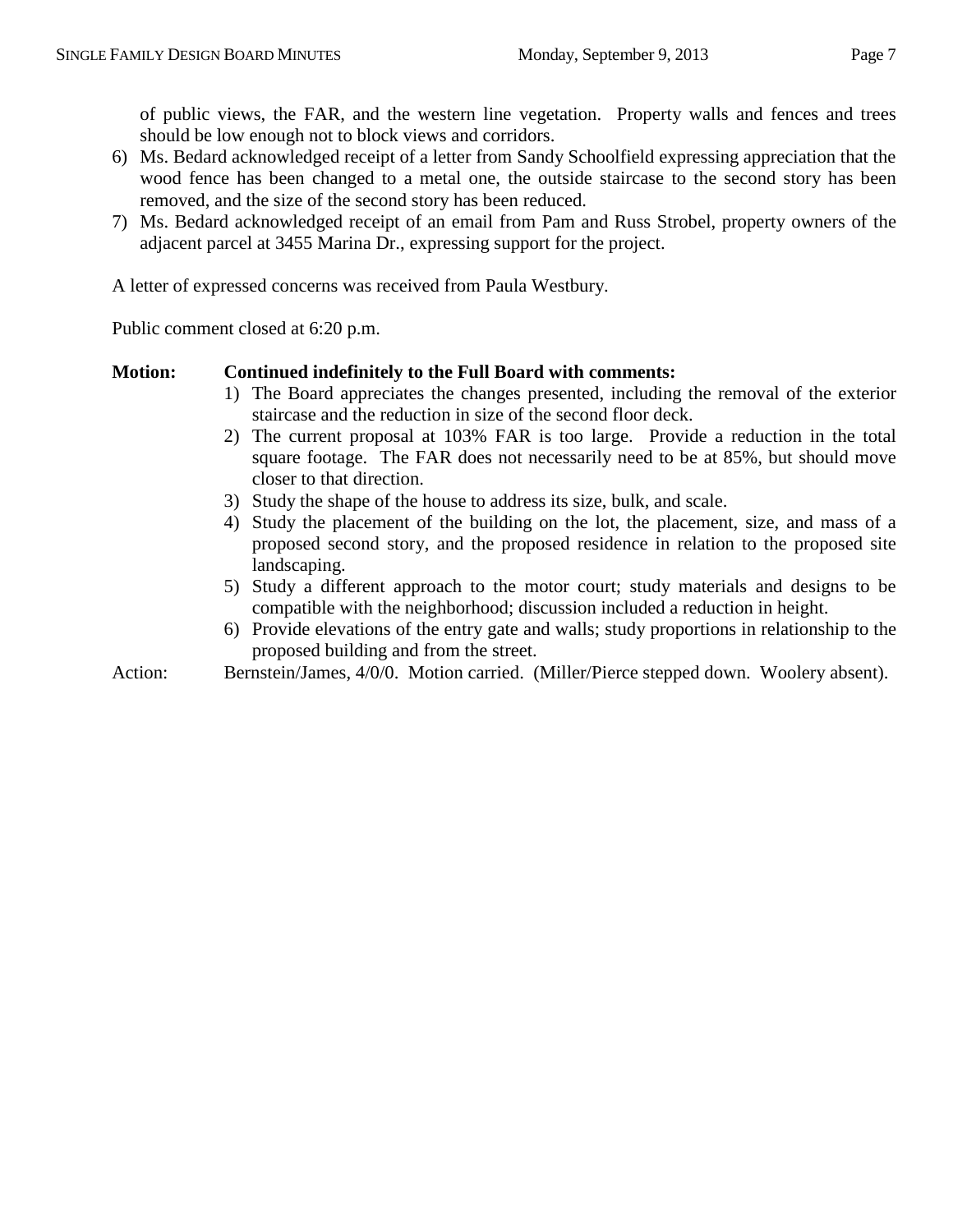# **CONSENT CALENDAR (11:00 A.M.)**

#### **NEW ITEM**

#### **A. 939 ALEEDA LN A-2 Zone**

Assessor's Parcel Number: 015-070-012 Application Number: MST2013-00366 Owner: Lee Stevens Separate Property Trust Architect: Stephanie Poole

(Proposal for an "as-built" 116 square foot one story addition, to replace 5 aluminum windows with 5 vinyl windows, replace the garage door, replace entry doors, replace two windows with French doors and to replace an aluminum sliding door with French doors to an existing single family dwelling with an attached two-car garage.)

# **(Action may be taken if sufficient information is provided.)**

**Project Design Approval and Final Approval as submitted with the finding that the Neighborhood Preservation Ordinance criteria have been met as stated in Subsection 22.69.050 of the City of Santa Barbara Municipal Code.**

# **NEW ITEM**

#### **B. 1291 W MOUNTAIN DR A-1 Zone** Assessor's Parcel Number: 021-050-037 Application Number: MST2013-00357 Owner: Allison Armour Revocable Living Trust Applicant: Myles Steimle Engineer: Pool Engineering, Inc.

(Proposal to construct a new in ground pool and spa to total 585 square feet in area located on a 3.04 acre lot in the Hillside Design District. The proposal includes a new, 5-foot tall, black, vinyl-coated, chain-link security perimeter fence and gate, new pool equipment, and approximately 50 cubic yards of grading. There is an active building permit (BLD2012-00857) to construct a new single-family residence, detached garage, detached accessory structure, and barn.)

# **(Action may be taken if sufficient information is provided.)**

# **Referred to the Full Board to be reviewed in conjunction with Item 4 with comments:**

- 1) Provide a revised site plan to coordinate the proposed footprint addition, the revised pool location, and clarify location and the "critical root zone" of the existing tree within close proximity to the proposed pool.
- 2) Clarify the proposed total excavation in cubic yards for the new pool.
- 3) Show the proposed location of the pool fencing; provide material and construction details.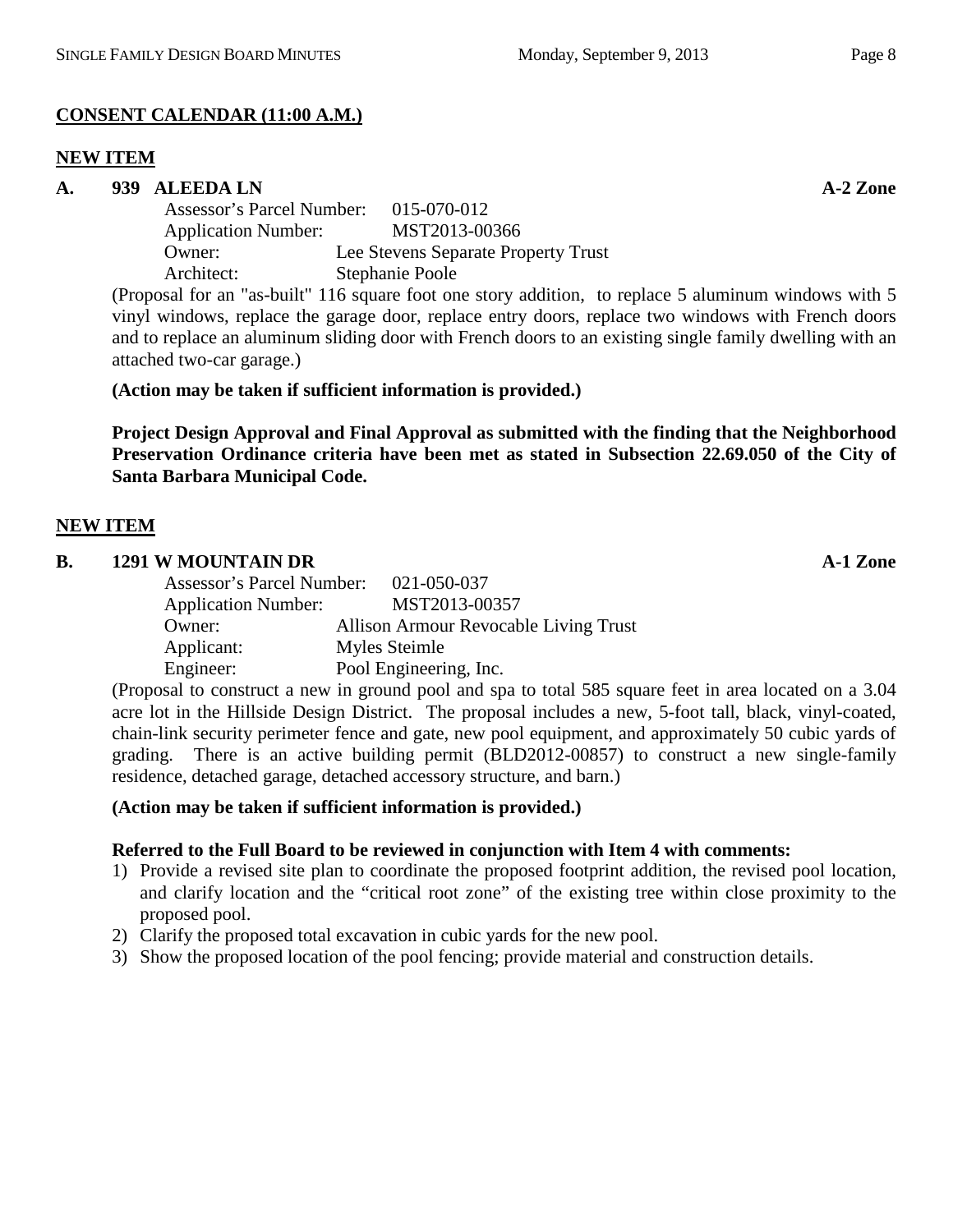# **NEW ITEM**

# **C. 2510 MESA SCHOOL LN E-3/SD-3 Zone**

| Assessor's Parcel Number:         | 041-292-035          |
|-----------------------------------|----------------------|
| <b>Application Number:</b>        | MST2013-00350        |
| Owner:                            | Alan Glink           |
| Designer:                         | <b>Steve Willson</b> |
| Landscape Architect: Yardy Design |                      |

(Proposal to seek a new approval of a previously approved and subsequently expired project (MST2009- 00506). Proposal to demolish the existing single-family residence and garage and construct a 2,861 square foot, one-story, single-family residence, and an attached, 408 square foot, two-car garage, located on a 15,000 square foot lot in the non-appealable jurisdiction of the Coastal Zone. The proposal includes a 330 square foot, detached accessory building, and a 237 square foot workshop, attached to the garage, new site walls, fences, and landscaping. The proposed total of 3,836 square feet is 88% of the guideline floor-to-lot area ratio (FAR).)

# **(Action may be taken if sufficient information is provided.)**

The following people spoke in support of the project:

- 1. John Lengsfelder, 2516 Mesa School Ln.; and
- 2. Nancy Ferguson, 2502 Mesa School Ln.

**Project Design Approval and Final Approval with the finding that the Neighborhood Preservation Ordinance criteria have been met as stated in Subsection 22.69.050 of the City of Santa Barbara Municipal Code, with the condition to replace the cypress tree that was removed with a 36" box Arbutus Marina, as noted on Sheet L-1.**

#### **NEW ITEM**

#### **D. 265 CONEJO RD A-1 Zone**

| Assessor's Parcel Number:  | 019-041-008     |
|----------------------------|-----------------|
| <b>Application Number:</b> | MST2013-00351   |
| Owner:                     | Wendy M Edmunds |
| Designer:                  | Kris Kirkelie   |

(Proposal to construct a 1,986 square foot, one-story, single-family residence and an attached, 415 square foot, two-car garage, located on a 2.35 acre parcel in the Hillside Design District. The prior residence was destroyed in the Tea Fire. A prior project (MST2009-00183) was previously approved and has subsequently expired. The proposal includes a 165 square foot, detached, accessory building, a 696 square foot exterior deck, a new spa, and the removal of one, 30-inch diameter, oak tree. The proposed total of 2,566 square feet is 45% of the guideline floor-to-lot-area ratio (FAR). The proposal includes Staff Hearing Officer review for requested zoning modifications.)

# **(Comments only; project requires environmental assessment and Staff Hearing Officer review of requested zoning modifications.)**

#### **Continued indefinitely to the Staff Hearing Officer to return to Consent with comments:**

- 1) The proposed modification is aesthetically appropriate, and does not pose consistency issues with the Single Family Design Guidelines.
- 2) Provide details for eaves, rain gutters, windows, doors, colors, and materials, etc.
- 3) Provide a revised site landscape plan with an updated building footprint and provide compliance with Tier 3 Storm Water Management Program (SWMP) requirements.
- 4) Provide elevations and floor plans of the detached accessory structure.
- 5) Proposed removal of the fire damaged Oak is acceptable.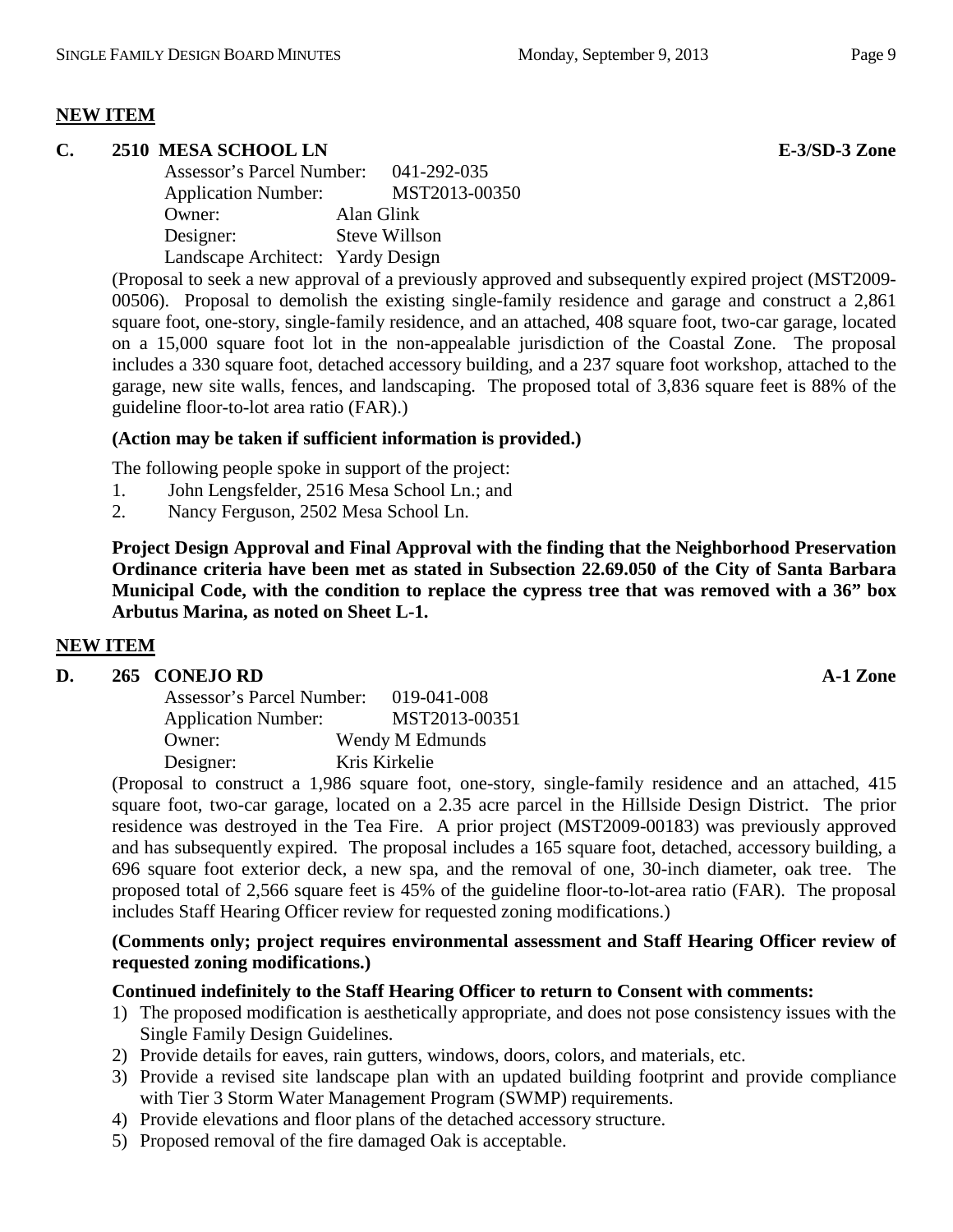# **PROJECT DESIGN AND FINAL REVIEW**

#### **E. 1218 E DE LA GUERRA ST E-3 Zone**

Assessor's Parcel Number: 031-132-003 Application Number: MST2013-00008 Owner: Ray S. Goodner Revocable Trust Architect: Gary Jensen

(Proposal to construct a new 405 square foot second story addition and a new 174 square foot ground level accessory building to an existing 1,491 square foot single-family residence and an attached 390 square foot two-car garage. The proposal includes the removal of an existing palm tree and a new fourfoot tall wrought iron gate across the driveway. The proposed total of 2,460 square feet, located on a 10,000 square foot lot in the Hillside Design District, is 66% of the required floor-to-lot area ratio (FAR).)

**(Project Design and Final Approval are requested.)**

**Project Design Approval and Final Approval as submitted with the finding that the Neighborhood Preservation Ordinance criteria have been met as stated in Subsection 22.69.050 of the City of Santa Barbara Municipal Code.**

# **REVIEW AFTER FINAL**

#### **F. 1702 LA VISTA DEL OCEANO DR E-1 Zone**

| Assessor's Parcel Number: 035-480-061 |                                   |
|---------------------------------------|-----------------------------------|
| <b>Application Number:</b>            | MST2005-00020                     |
| Owner:                                | Vista Oceano La Mesa Venture, LLC |
| Agent:                                | <b>Brent Daniels</b>              |
| Architect:                            | <b>Zehren and Associates</b>      |
| Landscape Architect: Arcadia Studio   |                                   |

(Proposal for revisions to the previously approved project to include enclosing a 400 square foot covered porch into a new family room, adding a new fire place and chimney, adding four new high windows and a new skylight. The original project, which is currently under construction, is a new 4,281 square foot, two-story, single-family residence, with an attached 443 square foot two-car garage and a detached 251 square foot one-car garage, located on a 45,143 square foot lot in the Hillside Design District. The revised proposals results in a total of 5,375 square feet and is 108% of the guideline floor-to-lot area ratio (FAR).)

**(Review After Final for alterations to pool and spa location, revised associated pool hardscape and site landscaping.)**

**Approval as submitted of Review After Final.**